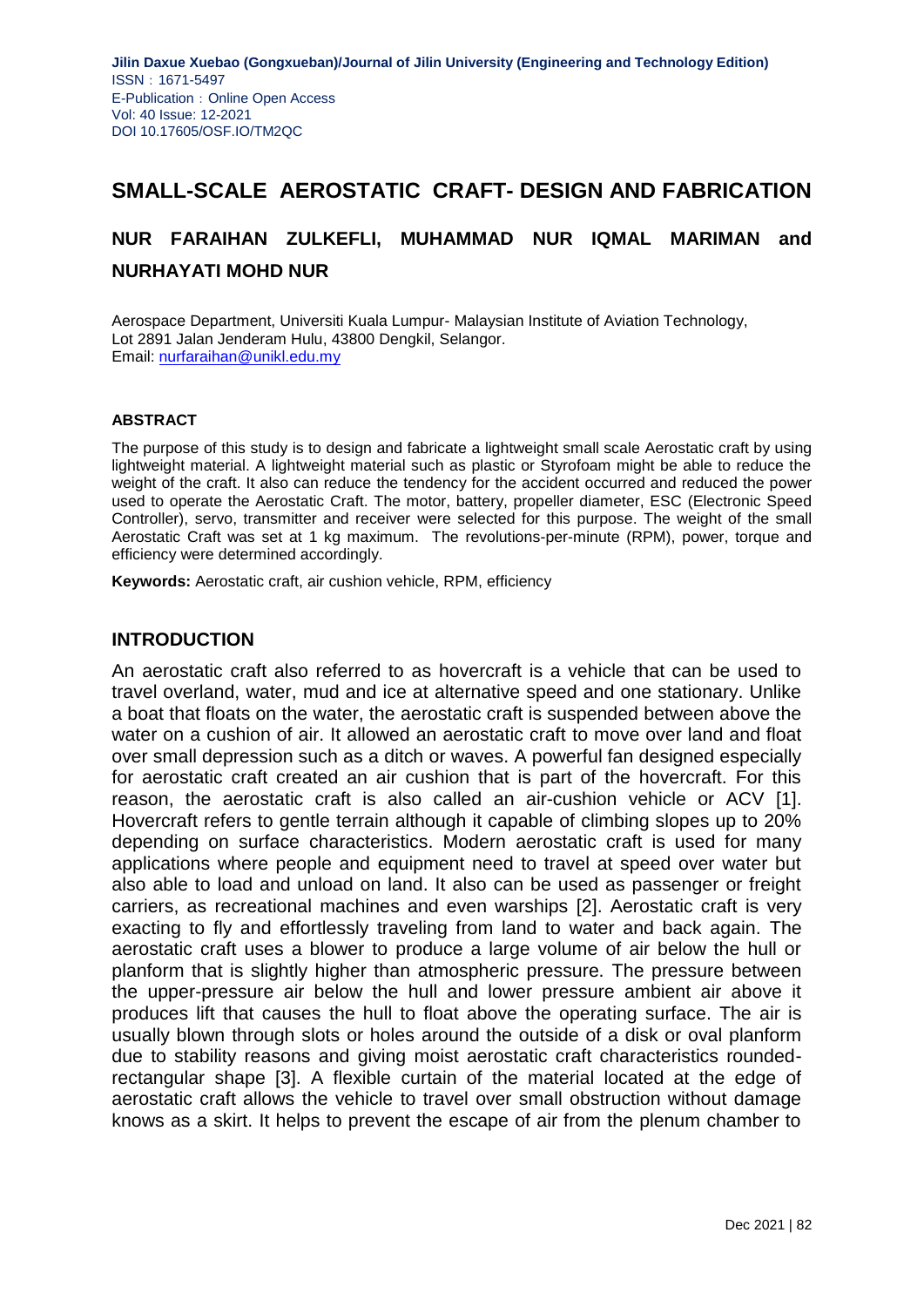lessen the energy needed to generate the suspending airflow. The skirt must be a single piece of material made from rubber and light. If the skirt is worn out, the entire skirt has to be replaced [4]. Several vehicles supported in various ways, especially aerostatic craft designed with wing shape lifted just off the surface when it reached a sufficient horizontal speed of the ground effects [5]. The fan is usually used to support the aerostatic craft that forces air down under the vehicle to create lift and forward movement. Difference types of standard propeller used on aerostatic craft. The propeller blades generate back-pressure as it rotates, and the backpressure would decrease the efficiency of the air cushion for aerostatic craft [6]. In the current situation, aerostatic craft design and materials used are mostly heavy, a lot of power usage, fuel cost and maintenance cost increase due to heavy weight craft [7]. By creating a small and lightweight craft, the fuel cost and maintenance can be decreased. In this study, the development of small-scale aerostatic craft is identifying how the aerostatic craft operates and maintenance of the aerostatic craft. The aerostatic craft is fabricated using lightweight materials such as plastic and composite to create a small craft that gains lift and thrust force.

# **METHODOLOGY**

## **Aerostatic craft design**

CATIA V5R19 is used to design aerostatic craft components and parts. Figure 1 shows the side view, top view and isometric view of the aerostatic craft.



Figure 1: (a) Side view of Aerostatic craft; (b) top view of aerostatic craft; (c) isometric view of Aerostatic craft in CATIA V5R19 design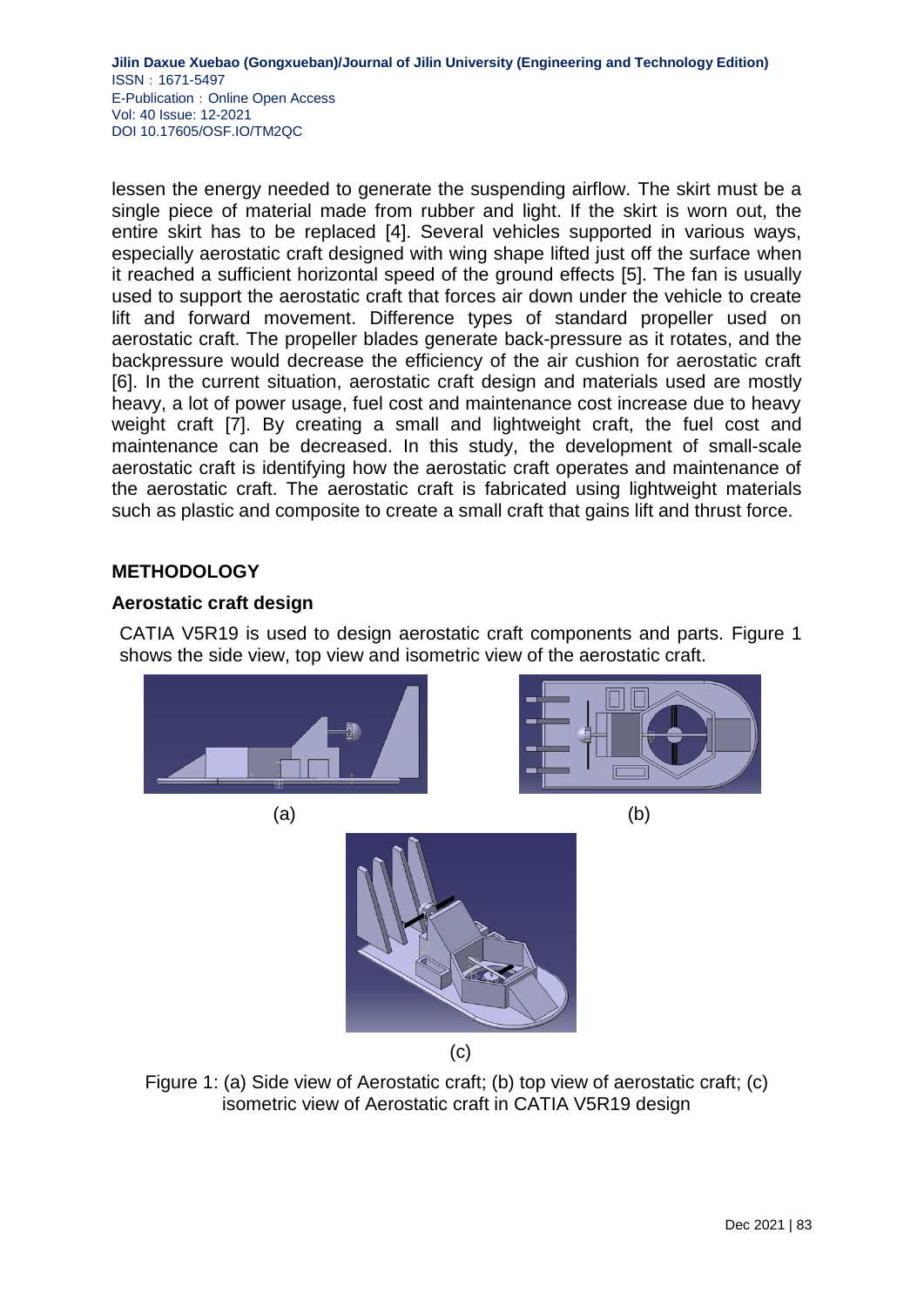

# **Block diagram of Aerostatic Craft**

Figure 2: Block diagram of an aerostatic craft

Figure 2 shows the electronic component used in this project. Before selected the Brushless motor and ESC (Electronic Speed Controller), the weight of the aerostatic craft needs to be determined to calculate the lift, thrust and the total power needed from the motor and diameter of the propeller blade. The motor and propeller need to generate enough lift and thrust to hover the craft. The ESC for the motor speed controller depends on the maximum current output from the motor and the amount of ampere that the ESC can handle. Lipo (lithium-ion polymer) battery used depends on the current due to its flexibility and comes in different sizes and weights. Servos will be used to control the flight control surfaces and the ground steering. The servo motor must be small and light in weight but provide a great power torque so that it can move the two rudders mounted behind the thrust propeller. The Fly Sky FST6 controller was selected due to the simplest, cheapest and sufficient in this project. Fly Sky FST6 came with both 6 channels 2.4 GHz transmission radio control transmitter and receiver. The remote will provide 6 channels but only 3 channels will be used for this project. The usage of the 3 channel will be able to control thrust motor, lift motor and rudder. The receiver plays important roles that control and communicate with all the electronic components. Additional attention is needed when it comes to the receiver due to it's only able to receive 5V while the battery usually supplies at least 7V – 11V. Therefore, any ESC that has a built-in BEC (Battery Elimination Circuit) will be the best option to overcome this issue.

## **Product specification**

#### Brushless motor

The brushless motor provides lift and thrust for lifting and forward motion for the aerostatic craft. A Brushless motor has higher power to weight ratio compared to a brush motor. The overall weight of the prototype is estimated maximum at 1000g. It is better to overestimate the weight to provide extra thrust and more power. The lifting motor and thrust motor was shown in Figure 3.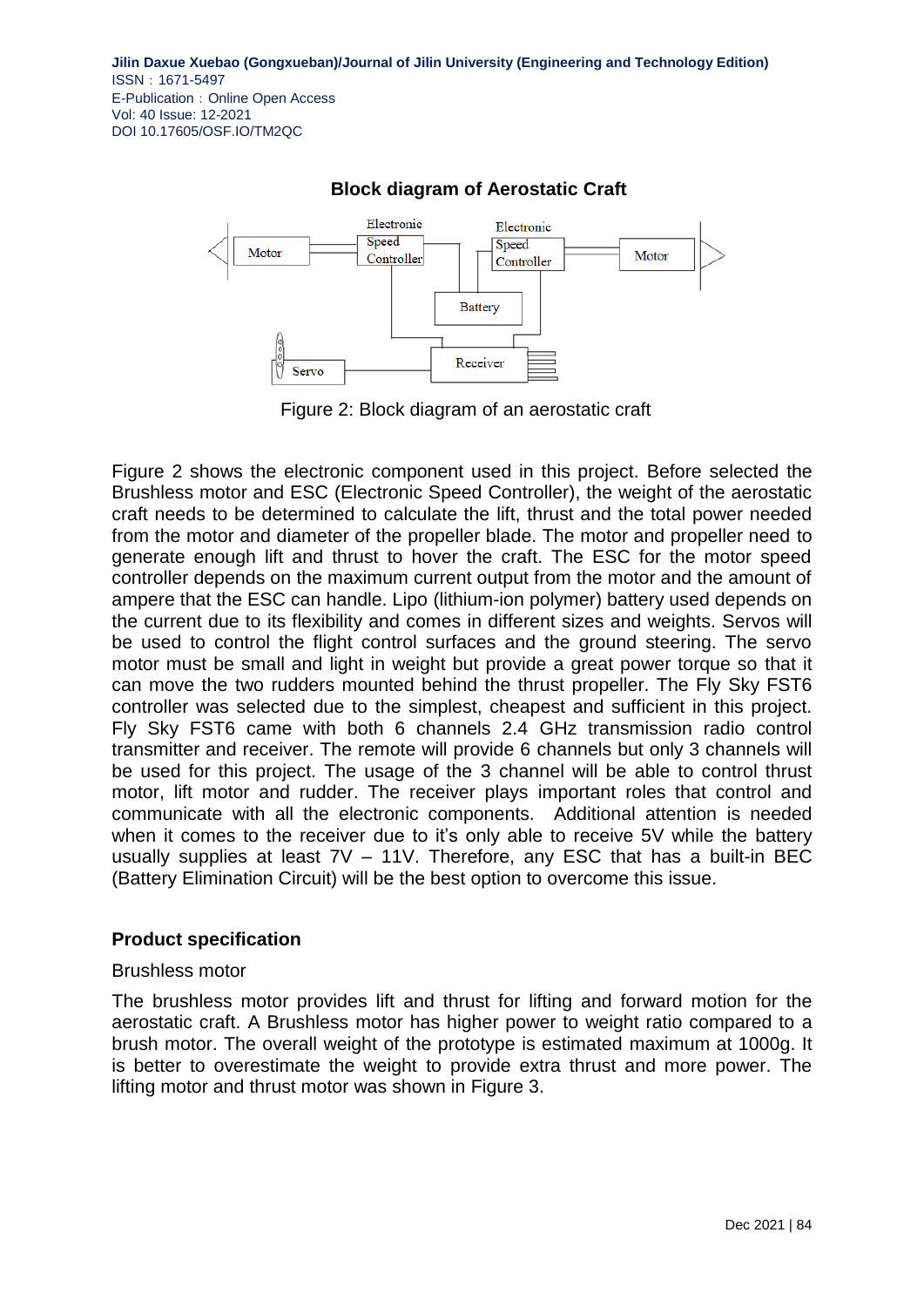

 $(a)$  (b)



Figure 3: (a) Gartt 3300KV Brushless Motor for lifting; (b) KDS-WS2217 1400KV Brushless Motor for thrust

To select two different motors, the values of the KV on the motor were identified. The KV value is the constant velocity of a motor (not kilovolt). It is measured by the number of revolutions per minute (RPM) that a motor turns when 1V (one volt) is applied with no load attached to that motor [8]. The rate of KV available for the motor is between the ranges of 1000KV to 4000KV shown in Table 1.

| <b>KV Value</b> | Characteristic                                           |
|-----------------|----------------------------------------------------------|
| 1000            | High Thrust $(3.5 \text{ to } 4.5 \text{ g/W}$ approx)   |
|                 | Low Air Speed                                            |
| 2000            | Medium Thrust (2.5 to 3.5 g/W approx.)                   |
|                 | Medium to High Air Speed                                 |
| 3000            | Low Thrust (1.8 to 2.5 g/W approx.)                      |
|                 | Higher Air Speed(Propeller and Ducted Fan)               |
| 4000            | Lower Thrust $(1.5 \text{ to } 2.5 \text{ g/W}$ approx.) |
|                 | Higher Air Speed (Ducted Fan)                            |

|  | Table 1: Speed characteristic depends on the KV [8] |  |  |  |
|--|-----------------------------------------------------|--|--|--|
|  |                                                     |  |  |  |

For the thrust motor, the KV is the range between 1000 to 1500 KV due to its high thrust and low airspeed. KDS-WS2217 1400KV brushless motor was chosen to fulfill this requirement. Meanwhile, the range for the lifting motor between 3000KV to 4000KV brushless motor, Gartt 3300KV was selected due to lower thrust and higher airspeed.

# Propeller diameter

Table 2 shows the propeller diameter that depends on the motor KV. For the lifting motor, there are limited clearances and only a small propeller can be used due to its width are only 10 in or 25.4 cm. Therefore 4 in propeller diameter were selected due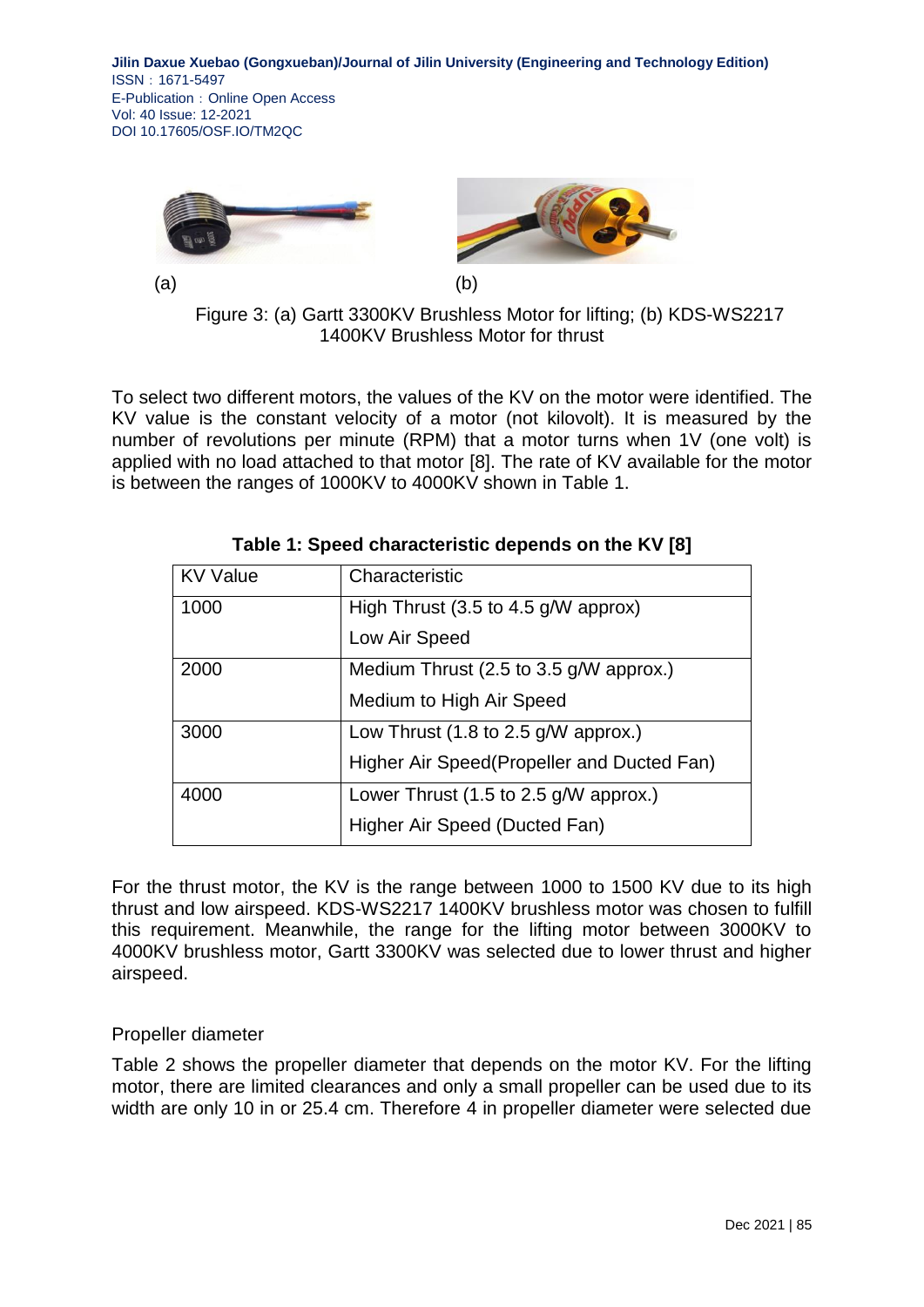to a higher speed motor in KV. For the thrust motor, a low KV motor is used because it is easier to control at its operation. However, a low KV value will have to use a bigger propeller. Therefore, the 8 in propeller diameter was selected.

Diameter  $Kv$ (inches) Diameter  $1300$  $85$  $Kv$  $(inches)$ Diameter  $1400$ ີຊ 2800  $\frac{1}{5}$ 1400<br>1500<br>1600  $7.5$ KV 2900<br>3000 (inches) 500  $17$  $\overline{z}$  $4<sup>5</sup>$ 600<br>700  $15$ 1700  $\overline{z}$ 3100 1700<br>1800<br>1900  $\frac{1}{13}$ 3200<br>3200<br>3300<br>3400  $\overline{a}$  $6.5 - 7$ 800  $12$ 900  $11$ 2000 6.5  $\overline{a}$ 1000<br>1100  $10$ <br>9.5 2100  $\overline{6}$ 3500 2200<br>2300  $\epsilon$ 3600<br>3700  $\overline{a}$  $5.5$  $\overline{9}$ 1200 2400  $5.5$  $\overline{\mathbf{3}}$ 3800 2500 3900 2500<br>2600<br>2700  $\overline{\phantom{a}}$ 4000  $2 - 2.5$ 

**Table 2: Propeller diameter depending on motor KV [9]**

# Electronic Speed Controller (ESC)

ESC is used to control or vary the speed of the motor, direction and also as a dynamic brake. ESC is widely used in electric powered radio controlled models which often paired up with a brushless motor. The maximum output motor is 22A for thrust and 30A for lifting and it wisely to choose above 30A ESC; and 50A and 60A Hobbywing are selected so that ECS will be able to handle the maximum current output from the motor (refer Figure 4). ESC also able to handle 4S Lipo batteries and has a built-in BEC (Battery Elimination Circuit) which required receiver of 5V input.



# Figure 4: (a) 50A ESC (Electronic Speed Controller), (b) 60A ESC (Electronic Speed Controller)

## Lipo battery

Figure 5 shows Lipo battery or lithium-ion polymer battery is a rechargeable battery of lithium-ion technology. Unlike other batteries, the Lipo battery used polymer electrolyte instead of a common liquid electrolyte. For this project, Gartt YPG 4S LiPo Battery 11.1V 1500MAH is chosen due to its compatibility with the both motor used.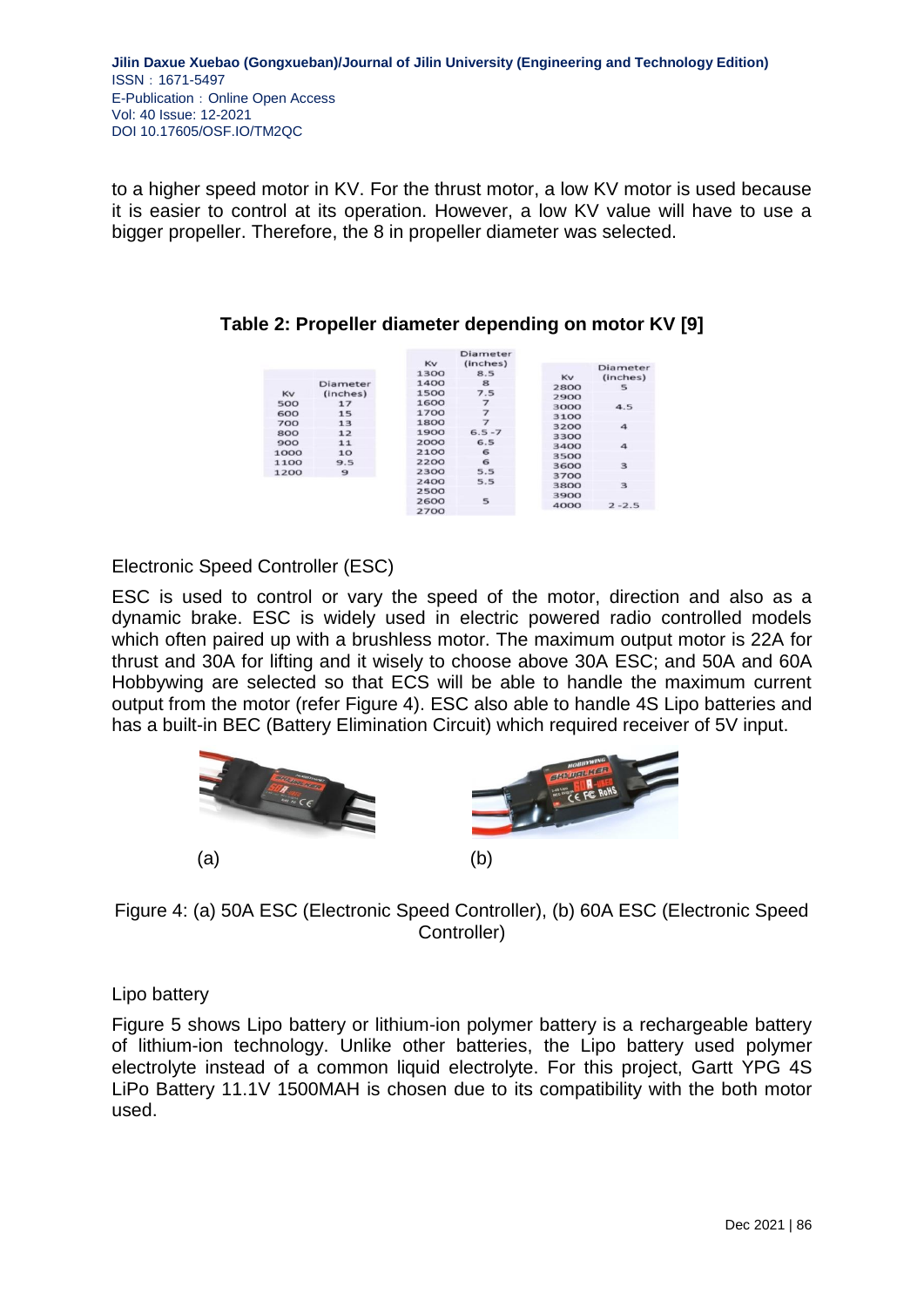

Figure 5: Gartt YPG 1500MAH LiPo battery pack

Transmitter and Receiver

To control and communicate with all the electronic components at a distance, a remote controller is essential as shown in Figure 6. It has been decided to use a transmitter that has 6 channels on the receiver which also means that it can control 6 different components under one transmitter. But only 3 channels will be used for this project. The Fly Sky FST6 model of the transmitter has been choose and came together with a receiver; and it is programmable which allows the user to change the configuration of the controller.



Figure 6: (a) Fly Sky FS T6 Transmitter; (b) Receiver

### Servo

The purpose of the servo is to control the rudder located after the thrust propeller. The servo has to be small and light in weight and a 9g servo was choose to be used in this project. Tower Pro SG 90 micro servo was chosen because it is small in size and light in weight but has enough torque power to move the control system as shown in Figure 7.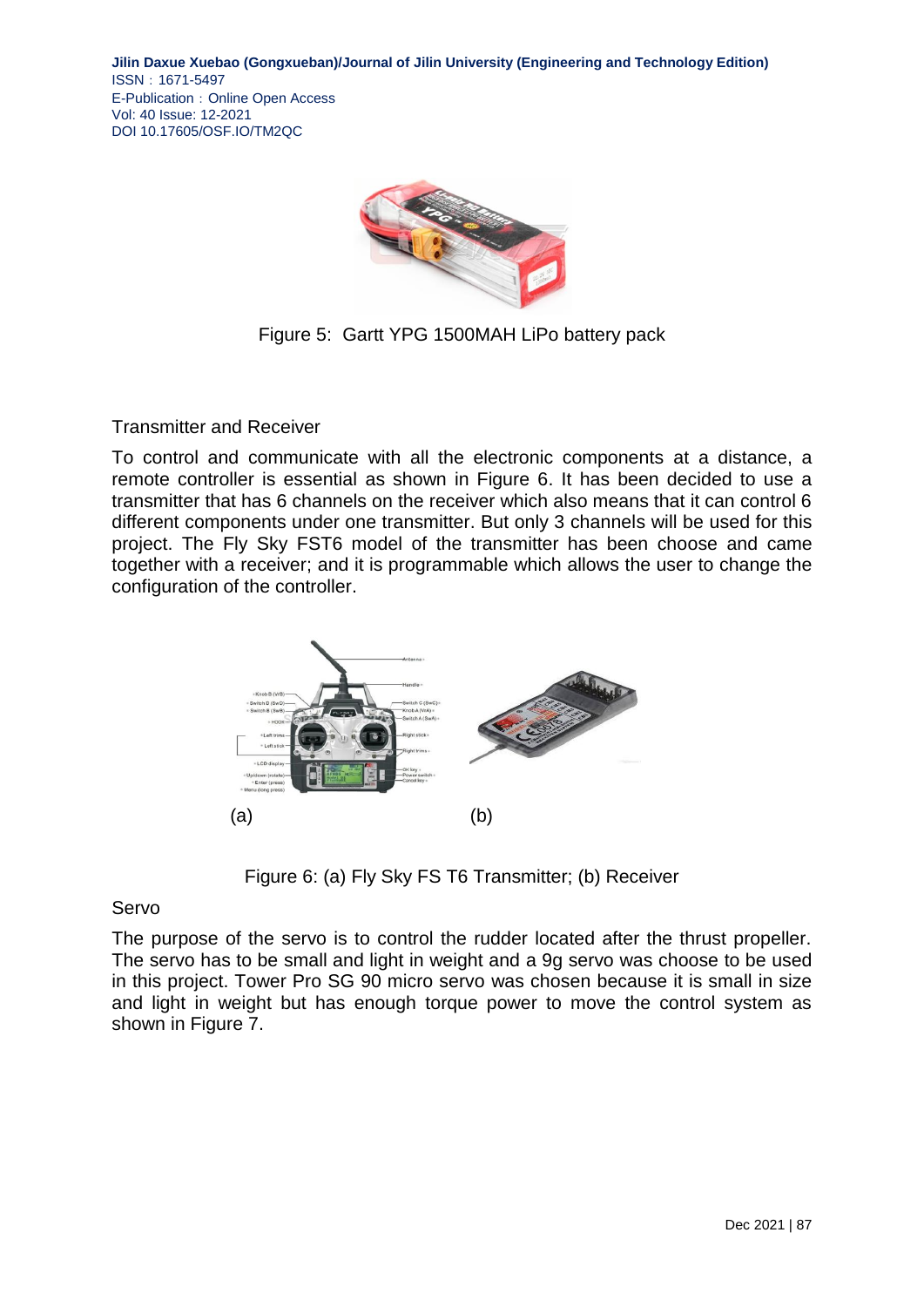

Figure 7: Tower Pro SG 90 micro servo

## **Project Construction**

The project construction begins by selecting materials for the planform or base. The lightweight, strong and high-density foam was used to construct the craft. The hot wire used to cut according to design. The hole is necessary for the airflow and is based on the size of the propeller for lifting force (refer Figure 8(a)). Then, the foam was cut to form a motor tower for lifting and thrust. The tower height depends on the length of the propeller as shown in Figure 8(b). Next, the canvas was used as a skirt of the craft. The canvas is very durable for the craft (refer to Figure 8(c)). The glue was used to attach the canvas and the planform. Figure 8(d) shows the motor for lifting was attach to the craft using a hot glue gun. Then, the motor for lifting was connected to the ECS and battery as shown in Figure 8(e). The ESC was connected from the transmitter to 6 Channel receiver of the controller as shown in Figure 8(f). But, only 3 Channel was utilized. Channel 1 is used to control the rudder movement. Channel 2 was used for lifting and Channel 3 for thrust performances. Figure 8(g) shows the attachment of the rudder using thin and lightweight Depron. Then, the servo was glued at the base of the craft. The servo was connected using push rode or wire to control the rudder as shown in Figure 8(h). Finally, Figure 8(i) shows the final result of the aerostatic craft construction and the performance of the aerostatic craft motor was tested.











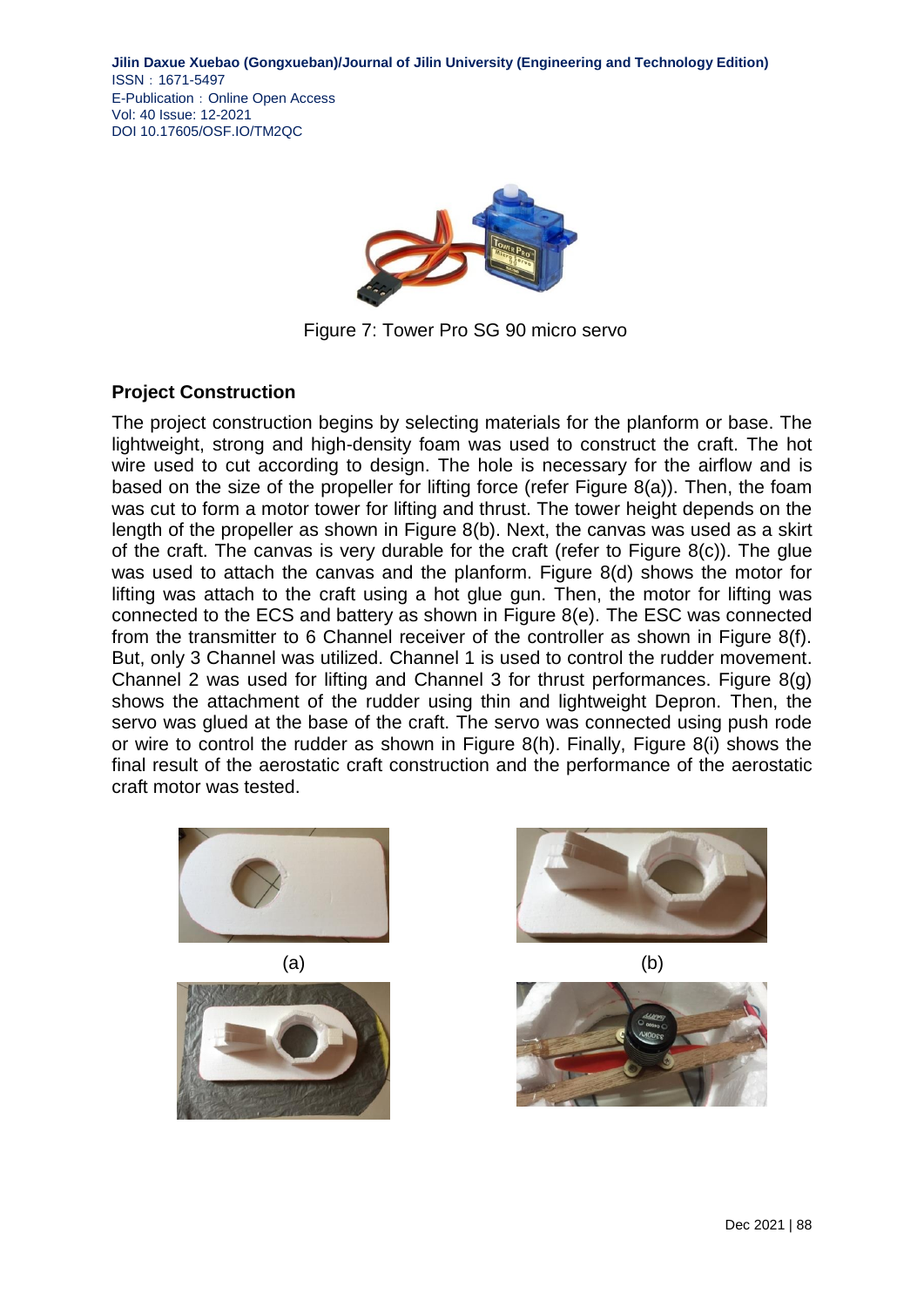













(i) The final product of Aerostatic Craft Figure 8: Development of small aerostatic craft steps

# **RESULT AND DISCUSSION**

The performance of the lifting motor and thrust motor RPM, power, speed, torque, efficiency need to be calculated.

Radius-per-minute (RPM) calculates as below

 $N_{(RPM)}$  = Motor KV  $\times$  Battery Voltage(V)

Electrical Power Input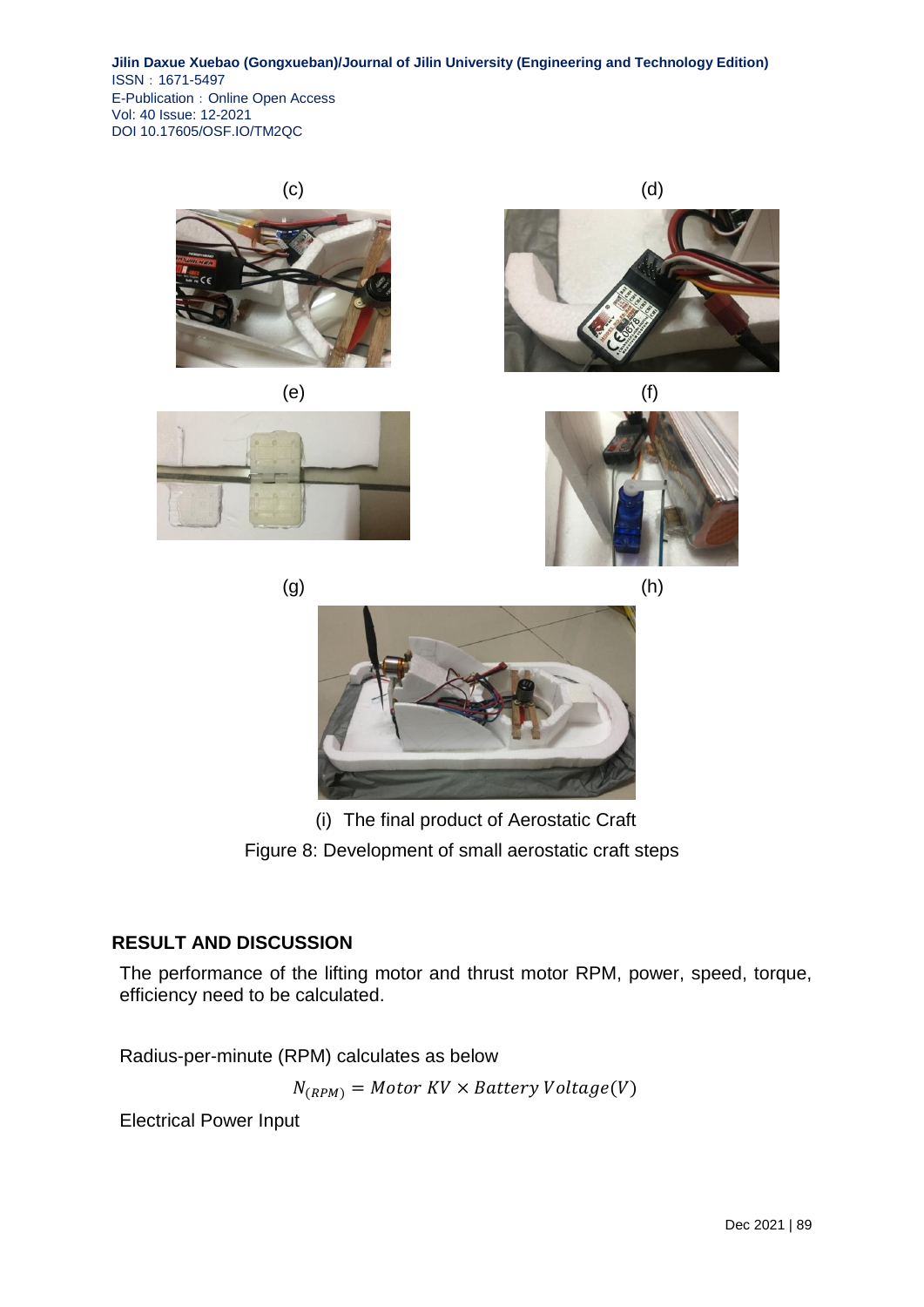$$
Power\ Input\ (Watts) = Amphere(A) \times Voltage(V)
$$

The angular speed of the propeller

$$
\omega_{\left(\frac{rad}{s}\right)} = N_{(RPM)} \times \frac{2\pi}{60}
$$

The linear speed of the propeller is the angular speed  $(\omega)$  multiplied by the radius of the propeller $(r)$ 

$$
v_{(\frac{m}{s})} = \omega \times r
$$

Speed of the propeller in km/h

$$
V_{\left(\frac{km}{h}\right)} = v \times \frac{3600}{1000} = \frac{3}{25} \pi r N_{(RPM)}
$$

Torque motor

$$
\tau_{(Nm)} = \frac{Power(Watts)}{\omega_{(\frac{rad}{s})}}
$$

Mechanical Power Output

$$
Power\ Output(Watts) = \tau_{(Nm)} \times Speed(\frac{rad}{s})
$$

Motor efficiency

*Motor Efficiency*(%) = 
$$
\frac{Power Output}{Power Input}
$$

#### **Performance of lifting motor**

For the lifting motor, Gartt 3300KV Brushless Motor was selected with Lipo battery 11.1 V with 30A electronic speed controller (ESC).

Radius-per-minute (RPM) calculates as below

$$
N_{(RPM)} = 3300 \, KV \times 11.1V = 36630
$$

Electrical Power Input

$$
Power\ Input\ (Watts) = 30A \times 11.1V = 333
$$

The angular speed of the propeller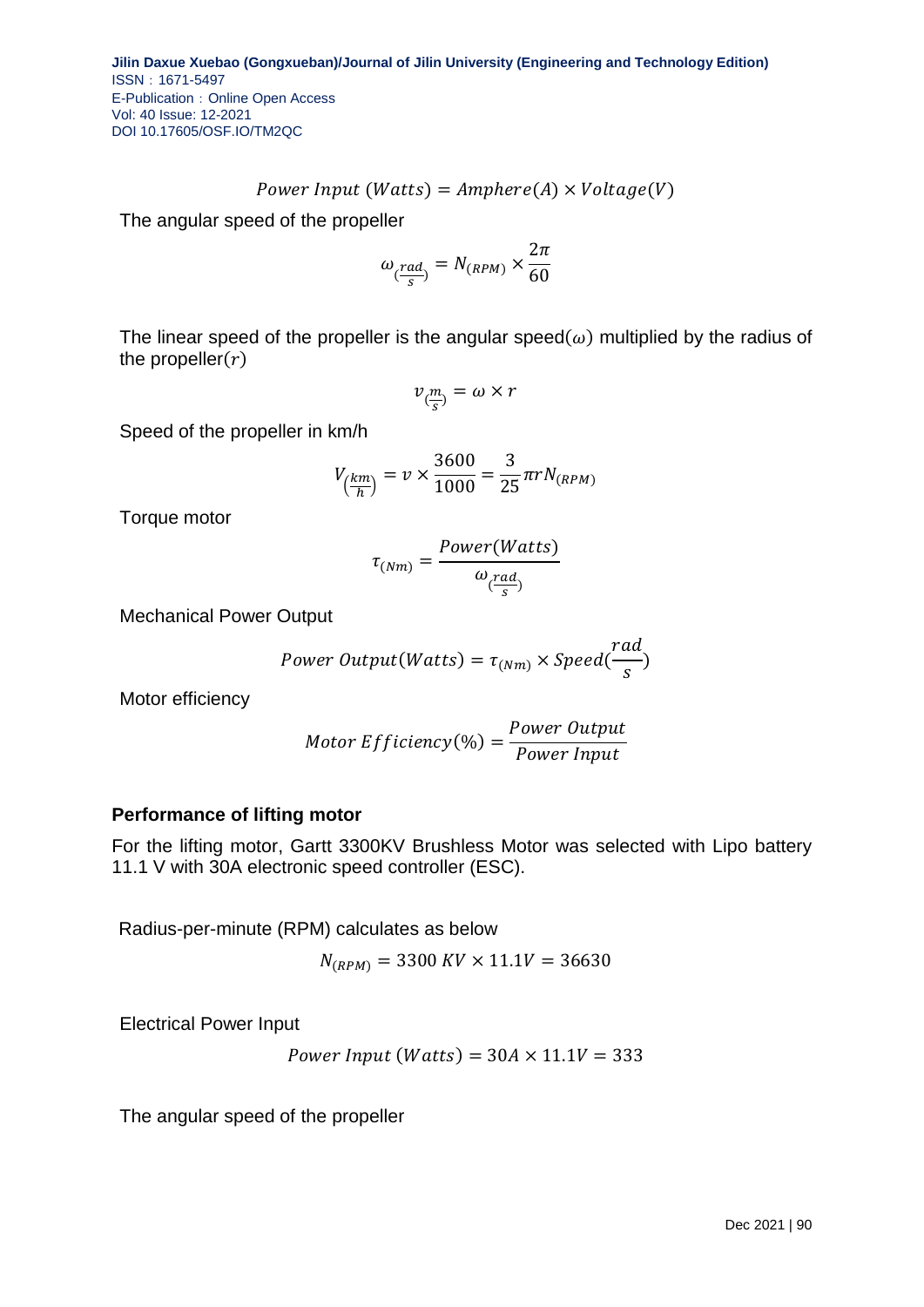$$
\omega_{\left(\frac{rad}{s}\right)} = 36630 \times \frac{2\pi}{60} = 3835.88
$$

The radius propeller for the lifting motor is 4 in diameter equal to 2 in or 0.05m radius

$$
v_{(\frac{m}{s})} = 3835.88 \times 0.05 = 191.78
$$

Speed of the propeller in km/h

$$
V_{\left(\frac{km}{h}\right)} = \frac{3}{25}\pi \times 0.05 \times 36630 = 690
$$

Torque motor

 $\tau$ <sub>(Nm)</sub> =  $\frac{P}{A}$  $\omega_{\left(\frac{rad}{s}\right)}$ =0.868

Mechanical Power Output

Power Output (Watts) =  $0.868 \times 3835.88 = 3329.07$ 

Motor efficiency

*Motor Efficiency*(%) = 
$$
\frac{3329.07}{333}
$$
 = 9.99%  $\approx 10\%$ 

The RPM of the craft is 36630 with a battery voltage is 11.1V. The rpm may change when used with a different type of battery. The max current for the motor is 30A. The RPM for the lifting motor is 36630, the speed of the propeller is 690km/h, the torque is 0.868Nm and the efficiency is almost 10%

## **Performance of thrust motor**

For the thrust motor, KDS-WS2217 1400kv Brushless Motor was selected with Lipo battery 11.1 V with 22A electronic speed controller (ESC).

Radius-per-minute (RPM) calculates as below

 $N_{(RPM)} = 1400 \, KV \times 11.1V = 15540$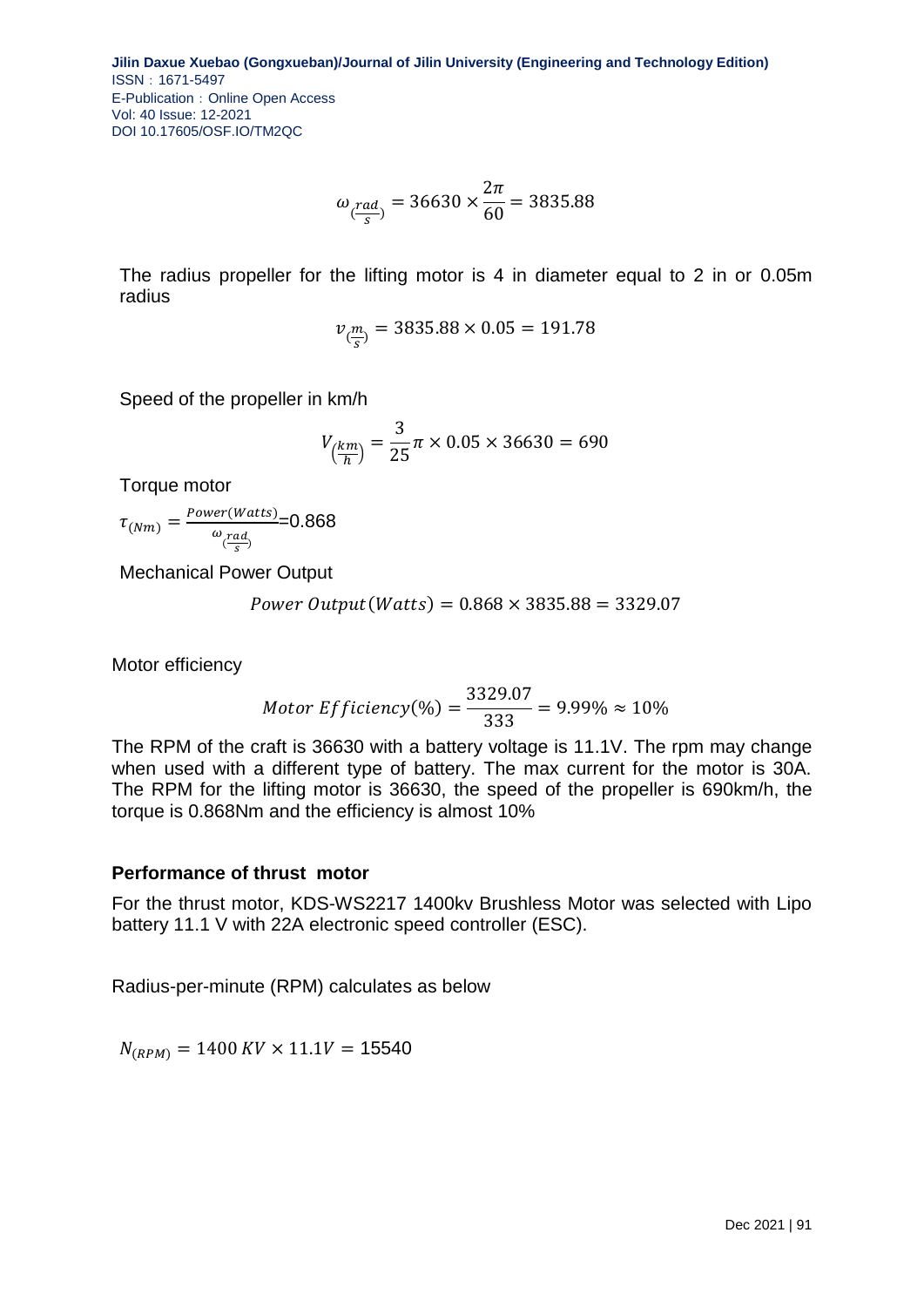Electrical Power Input

*Power Input (Watts)* = 
$$
22A \times 11.1V = 242.2
$$

The angular speed of the propeller

$$
\omega_{\frac{rad}{s}} = 15540 \times \frac{2\pi}{60} = 1627.34
$$

The linear speed of the propeller is the angular speed  $(\omega)$  multiplied by the radius of the propeller $(r)$ . The radius propeller for thrust motor is 8 in diameter equal to 4 in or 0.1m radius

$$
v_{(\frac{m}{s})} = 1627.34 \times 0.1 = 162.73
$$

Speed of the propeller in km/h

$$
V_{\left(\frac{km}{h}\right)} = \frac{3}{25}\pi \times 0.1 \times 15540 = 585.84
$$

Torque motor

$$
\tau_{(Nm)} = \frac{Power(Watts)}{\omega_{\frac{rad}{s}}}=0.15
$$

Mechanical Power Output

*Power Output(Watts)* = 
$$
0.15 \times 1627.34 = 244.1
$$

Motor efficiency

*Motor Efficiency*(%) = 
$$
\frac{244.1}{242.2}
$$
 = 1.0%

The RPM of the craft is 15540 with a battery voltage is 11.1v. The rpm may change when used with a different type of battery. The max current for the motor is 22A. The speed of the motor is 585.84km/h, the torque is 0.15Nm and the efficiency is 1%.